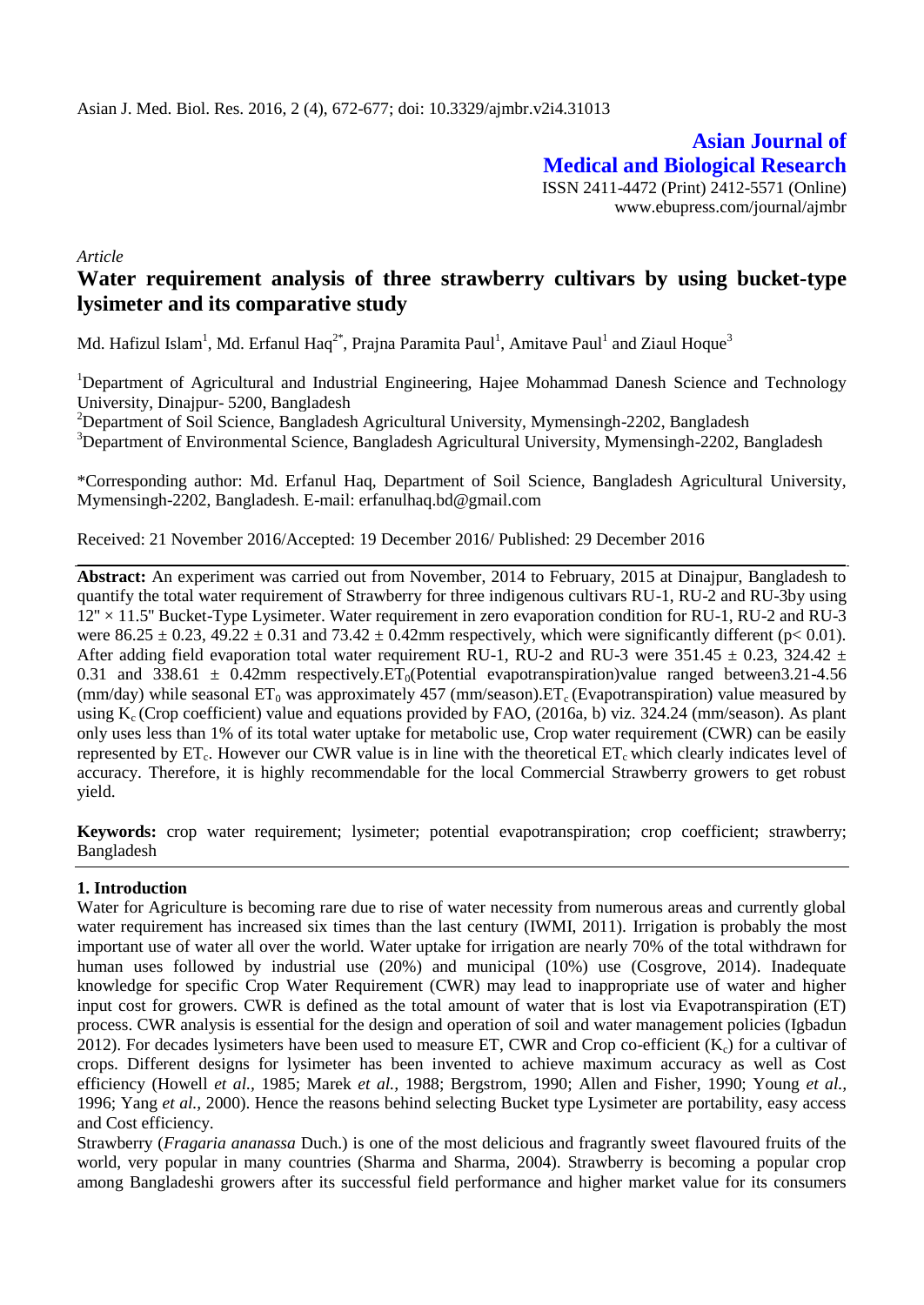(Rahman *et al.,* 2013). Still Bangladeshi growers is quite unknown to its cultivation technique especially irrigation schedule and eventually there is only a handful research on CWR analysis for strawberry in the context of Bangladesh. Besides, commercials are facing several problems such as less sweetness, short shelf-life and damage during transportation. Efficient irrigation for optimum fruit quality is really necessary (Fallahi *et al.,* 2010) for commercial strawberry production in Bangladesh. Especially strawberry is very much sensitive to water stress (Lozano *et al.*, 2016). Thus the objectives of the study is to determine CWR of strawberry and its comparison with Theoretical value.

## **2. Materials and Methods**

The experiment was carried out at Faculty of Engineering, Hajee Mohammad Danesh Science and Technology University (HSTU), Dinajpur, Bangladesh; 25.63° North latitude, 88.64° East longitude during November, 2014 to February, 2015.The climatic conditions of the study area were characterized by an annual rainfall of 1979 mm (77.9 inch) and the mean annual temperature of 25°C(77°F) and monthly means varying between 18°C (64°F) in January and 29 °C (84°F) in August (Table 1). All weather data were collected from Dinajpur weather Station, Bangladesh.

#### **2.1. Lysimeter preparation and experimental design**

A non-weighing bucket type lysimeter was designed by using a bucket of 12 inch height & 11.5 inch diameter. Four holes were made at the bottom of the bucket to collect the percolated water. The percolated water was collected by a pot which has a strong covering. From the farm field of HSTU the sandy loam soil was collected and standard fertilizer doses applied for strawberry cultivation (BARC 2012) i.e. 40gm Urea, TSP and MOP in every bucket. Large size gravels, small size gravels and sand were placed respectively from bottom of the each bucket followed by proper Soil Mixture. The soil of the studied area is classified as sandy loam (USDA classification), with 60% sand, 27% silt and 13% clay. The arrangement of soil in the bucket was gravel (both small and moderate), sand, sandy loam & then sand respectively (Figure 1). A plastic funnel was attached to the bottom of bucket with the help of sugar glue. Seven days old healthy and disease free strawberry plants of RU-1, RU-2 and RU-3 were collected from the Rajshahi University, Bangladesh. With great care planting have completed through making 2-3 cm deep hole manually. Mulching has done to prevent capillary raise of water and polythene cover was used to create zero evaporation condition and to control entry of rain water into pot. This plastic covering was fastened tightly with a rope to the bucket Other Intercultural Operations weeding alone with pesticide application were done accordingly. 50 WP Carbendazim @ 200 mm/plant were applied on 30 December, 2014. Drip irrigation system was applied by using pipe with regulator to control water movement. Irrigation continued from  $20<sup>th</sup>$  December, 2014 to  $24<sup>th</sup>$  February through changing water flow as required.

As stated in the objectives, the main purpose of this study was to investigate the  $ET_c$ ,  $ET_0$ andto compare. Nine buckets were used for3replication of each cultivars. Single plant was planted in every single bucket and all strawberry plant quality were similar. The seasonal water requirement is computed by adding measured quantities of irrigation water, effective rainfall received during the season and the contribution of moisture from the soil. Field water balanced may be expressed by the following relationship.

$$
WR = IR + ER + \sum_{i=1}^{n} \frac{Mbi - Mei}{100} \times Ai \times Di - P \dots \dots \dots [1]
$$

#### Where,

 $WR$  = seasonal water requirement (mm);  $IR$  = total irrigation water applied(mm);  $ER$  = seasonal effective rainfall (mm); Mbi = moisture percentage of the beginning of the season in the ith layer of the soil; Mei = moisture percentage at the end of the season in the ith layer of the soil; Ai = apparent specific gravity of the ith layer of the soil; Di = depth of ith layer of the soil with in the root zone (mm); n = number of soil layer in the root zone D;  $P =$  percolation;

# **2.2. Seasonal Crop Coefficient Calculation**

The Blaney–Criddle equation is a relatively simplistic method for calculating potential evapotranspiration.  $ET_0$  can be determined by following equations (FAO, 2016a)  $ET_0 = P*(0.46 T_{mean}+8)...$  [2]

Where,  $ET_0$  = Potential Evapotranspiration (mm of water per day); P = monthly percentage of total day time hours of year;  $T_{mean}$  = mean daily temperature ( $°C$ )

ETc = Kc\*ETo………… [3]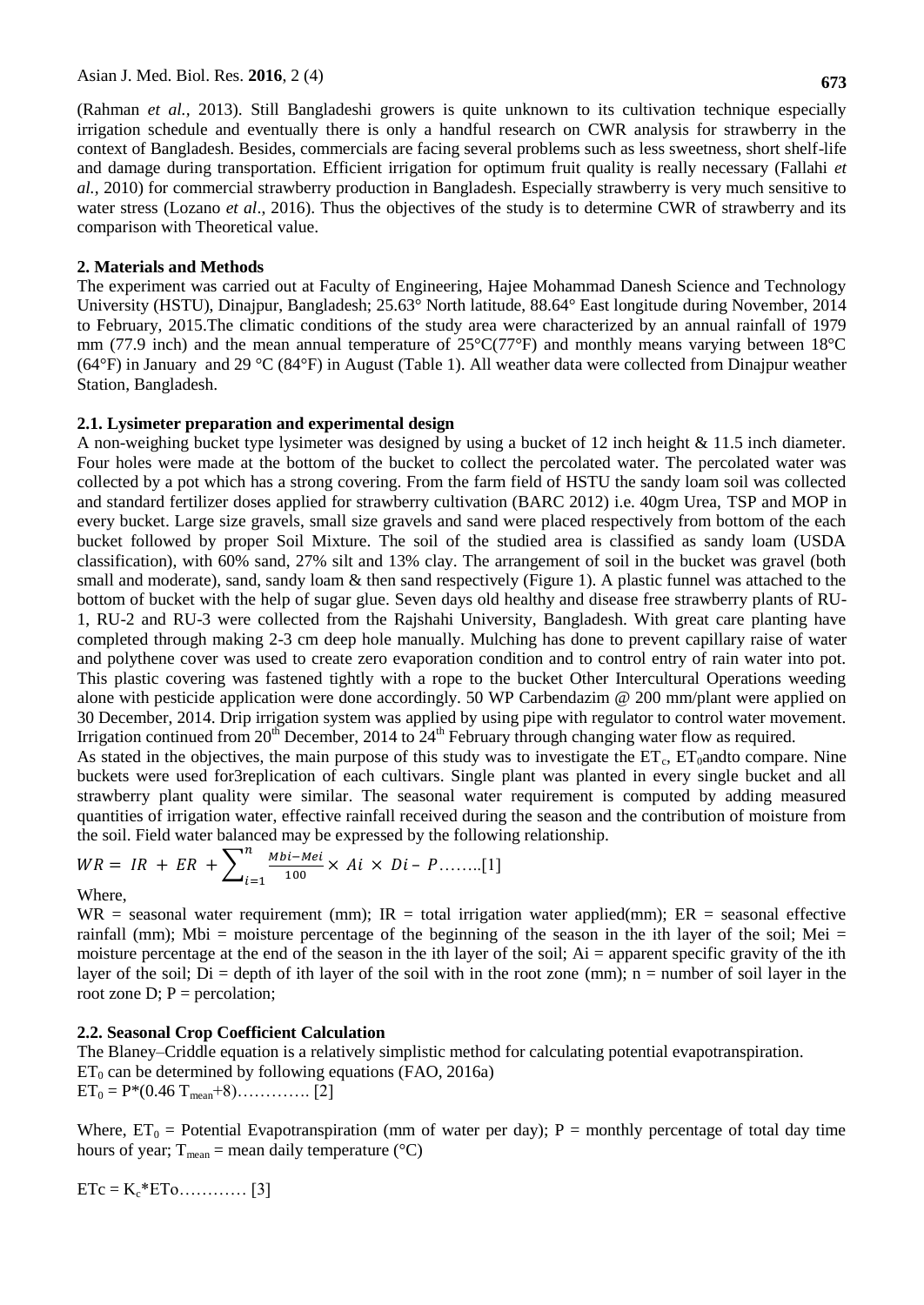# Where,  $K_c$  = crop coefficient; ETc = Evapotranspiration or Consumptive use of water.

SPSS and Microsoft Excel program 2013 were used to process and analyze the data. DMRT was done to test was done to check the level of significance.

# **3. Results and Discussion**

# **3.1. Total supplied and percolated water**

Growers of the study area perceive that strawberry is very sensitive to water stress. The water was supplied to every reference crop according to their need. Amount of water of the soil surface have been checked regularly. So water was supplied only if the soil found dry. Total supplied water and Percolated water varied from plant to plant because of growth and cultivar (Table 2). Maximum water was supplied in R1 of RU-3 (7430 ml) whereas minimum was found in R3 of RU-1(6510 ml). Similar data was observed in case of percolation.

# **3.2. Corp water requirement (CWR)**

From equation [1] average water requirement for RU-1, RU-2 and RU-3 were found as follows; 86.25, 49.22 and 73.42mm (Table 4). Significant difference were found among the varieties. The soil surface of the plant were covered with polyethylene. So amount of evaporation was tends to zero. But in field level evaporated water must take into account to calculate total crop water requirement. Total water requirement for RU-1, RU-2 and RU-3 (Figure 2) were estimated  $351.45 \pm 0.23$ ,  $324.42 \pm 0.31$  and  $338.61 \pm 0.42$ mm respectively. Previous scientific research shows a wide range of water requirement analysis, ranging between 300 and 787 mm (Serrano *et al.,* 1992; Trout and Gartung, 2004; Hanson and Bendixen, 2004; Strand, 2008). Lozano *et al.* (2016) used drainage lysimeters in *Sabrina* trial and seasonal crop evapotranspiration ranged from 430 to 453 mm, whereas in *Antilla* it reached 352 mm. The reason behind this slight difference with our experiment is may be because geological, climatic and cultivar difference.

# **3.3. ET0 (Potential evapotranspiration)**

 $ET_0$  was measured by using Blaney–Criddle equation [2] where p value for 25° North latitude was obtained from FAO, (2016c). ET<sub>0</sub> (mm/season) was approximately 457 mm/season. Clark *et al.*, (1996) reported that for three consecutive years 1988-1991  $ET_0$  values of strawberry ranged between 457-537 (mm/season) in Drip irrigation system. Lozano *et al.* (2016) concluded that estimated  $ET_0$  over the course of the growing season was523 (mm/season).

# **3.4. ET<sup>c</sup> (Crop evapotranspiration)**

 $ET_c$  value was measured by using [3] equation and  $K_c$  value of strawberry at different stages. FAO, (2016b) shows a wide range of K<sub>c</sub>values for non-stressed, well-managed strawberry cultivation in sub humid climates i.e. 0.45(Init. stage), 0.80 (Dev. stage), 0.80(mid. stage) and 0.75 (late stage). Using these values for 4 different month November to February the estimated  $ET_c$  was 324.24 (mm/ season). As plant only uses less than 1% of its total water uptake for metabolic use, Crop water requirement (CWR) can be easily represented by  $ET_c$ . The acquired CWR (351.45  $\pm$  0.23, 324.42  $\pm$  0.31 and 338.61  $\pm$  0.42mm/season) values were compared with calculated  $ET_c$  value (324.24 mm/ season) which clearly indicates that our findings is in line with the theoretical  $ET<sub>c</sub>$  estimation. However the reason behind this slight difference maybe be because subtropical environment and difference between Cultivars.

|          | <b>Weather parameters</b>   |                                                    |                                                      |                                                          |                                        |                                      | $ET_0$   | $ET_C$   |
|----------|-----------------------------|----------------------------------------------------|------------------------------------------------------|----------------------------------------------------------|----------------------------------------|--------------------------------------|----------|----------|
| Month    | Rainfall<br>$(\mathbf{mm})$ | Mean<br>maximum<br>air<br>temperature<br>$({}^oC)$ | <b>Mean</b><br>minimum<br>air<br>temperature<br>(°C) | <b>Mean</b><br>average<br>relative<br>humidity<br>$(\%)$ | <b>Mean</b><br>evaporation<br>(mm)/day | <b>Mean</b><br>sun<br>shine<br>(hrs) | (mm/day) | (mm/day) |
| November | 00.00                       | 13.50                                              | 09.85                                                | 79.64                                                    | 02.32                                  | 06.02                                | 3.21     | 1.44     |
| December | 41.00                       | 9.98                                               | 07.02                                                | 81.87                                                    | 1.980                                  | 5.820                                | 3.10     | 2.48     |
| January  | 0.10                        | 16.24                                              | 11.68                                                | 82.02                                                    | 1.09                                   | 4.20                                 | 3.89     | 3.12     |
| February | 12                          | 20.31                                              | 13.33                                                | 76.19                                                    | 03.01                                  | 06.83                                | 4.56     | 3.42     |

# **Table 1. Weather parameters, ET<sup>0</sup> and ET<sup>c</sup> in four months.**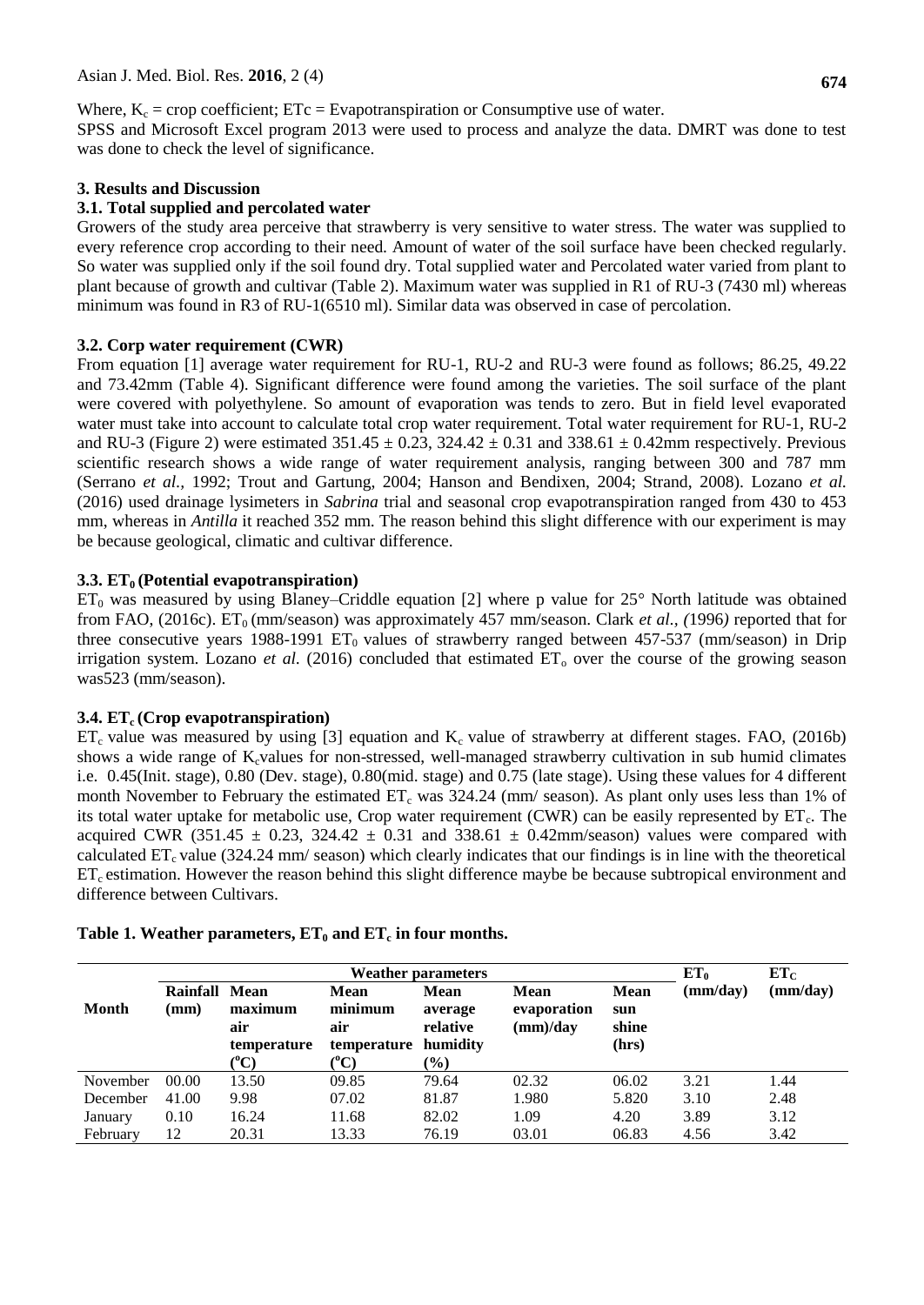| <b>Cultivar</b> | <b>Replication</b> | Area of<br><b>Bucket</b><br>(in m <sup>2</sup> ) | <b>Supplied</b><br>Water<br>$\sin m^3$ | <b>Supplied</b><br>Water(in mm)<br>Water/Area | <b>Percolated</b><br>Water<br>$\left(\text{ in }\mathbf{m}^3\right)$ | <b>Percolated</b><br>Water(in mm)<br>Water/Area |
|-----------------|--------------------|--------------------------------------------------|----------------------------------------|-----------------------------------------------|----------------------------------------------------------------------|-------------------------------------------------|
|                 | R <sub>1</sub>     | 0.27                                             | 0.00654                                | 24.222                                        | 0.000396                                                             | 1.467                                           |
| $RU-1$          | R <sub>2</sub>     | 0.27                                             | 0.00652                                | 24.148                                        | 0.000393                                                             | 1.456                                           |
|                 | R <sub>3</sub>     | 0.27                                             | 0.00651                                | 24.111                                        | 0.00039                                                              | 1.444                                           |
|                 | R1                 | 0.27                                             | 0.0054                                 | 20,000                                        | 0.000826                                                             | 3.059                                           |
| $RU-2$          | R <sub>2</sub>     | 0.27                                             | 0.0052                                 | 19.259                                        | 0.000822                                                             | 3.044                                           |
|                 | R <sub>3</sub>     | 0.27                                             | 0.0053                                 | 19.630                                        | 0.000823                                                             | 3.048                                           |
|                 | R <sub>1</sub>     | 0.27                                             | 0.00743                                | 27.519                                        | 0.001251                                                             | 4.633                                           |
| $RU-3$          | R <sub>2</sub>     | 0.27                                             | 0.00741                                | 27.444                                        | 0.001259                                                             | 4.663                                           |
|                 | R <sub>3</sub>     | 0.27                                             | 0.00743                                | 27.519                                        | 0.001247                                                             | 4.619                                           |

**Table 2. Total Amount of Supplied Water (in mm) and percolated water (in mm).**

**Table 3. Soil Moisture Content, Depth of root zone, Effective Rainfall analysis.**

| <b>Cultivar</b> | <b>Replication</b> | <b>Initial</b>                     | Final                              | Depth of soil     | Apparent                          | <b>Effective</b><br>Rainfall |
|-----------------|--------------------|------------------------------------|------------------------------------|-------------------|-----------------------------------|------------------------------|
|                 |                    | <b>Moisture</b><br>Content $(\% )$ | <b>Moisture</b><br>Content $(\% )$ | root zone<br>(mm) | <b>Specific</b><br><b>Gravity</b> | $(\mathbf{mm})$              |
|                 | R <sub>1</sub>     | 2.83                               | 23.87                              | 63.21             | 2.6                               | $\theta$                     |
| $RU-1$          | R <sub>2</sub>     | 2.87                               | 23.96                              | 62.85             | 2.6                               | $\theta$                     |
|                 | R <sub>3</sub>     | 2.84                               | 23.92                              | 62.92             | 2.6                               | $\theta$                     |
|                 | R1                 | 2.74                               | 22.49                              | 42.09             | 2.6                               | $\theta$                     |
| $RU-2$          | R <sub>2</sub>     | 2.72                               | 22.41                              | 42.46             | 2.6                               | $\theta$                     |
|                 | R <sub>3</sub>     | 2.73                               | 22.35                              | 41.84             | 2.6                               | $\theta$                     |
|                 | R1                 | 2.83                               | 24.07                              | 49.49             | 2.6                               | $\Omega$                     |
| $RU-3$          | R <sub>2</sub>     | 2.81                               | 24.28                              | 50.34             | 2.6                               | $\theta$                     |
|                 | R <sub>3</sub>     | 2.82                               | 24.21                              | 50.18             | 2.6                               | $\overline{0}$               |

**Table 4. Water Requirement analysis.**

| <b>Cultivar</b> | water requirement(mm) | Evaporation(mm/season) | <b>Standard Deviation</b> |
|-----------------|-----------------------|------------------------|---------------------------|
| $RU-1$          | $86.25**$             | 265.2                  | 0.23                      |
| $RU-2$          | 59.22**               | 265.2                  |                           |
| $RU-3$          | 73.41**               | 265.2                  | 0.42                      |

(\*\*) Indicates significantly different at 1% level of probability by DMRT.



**Figure 1. Direct method for computing seasonal crop water requirement.**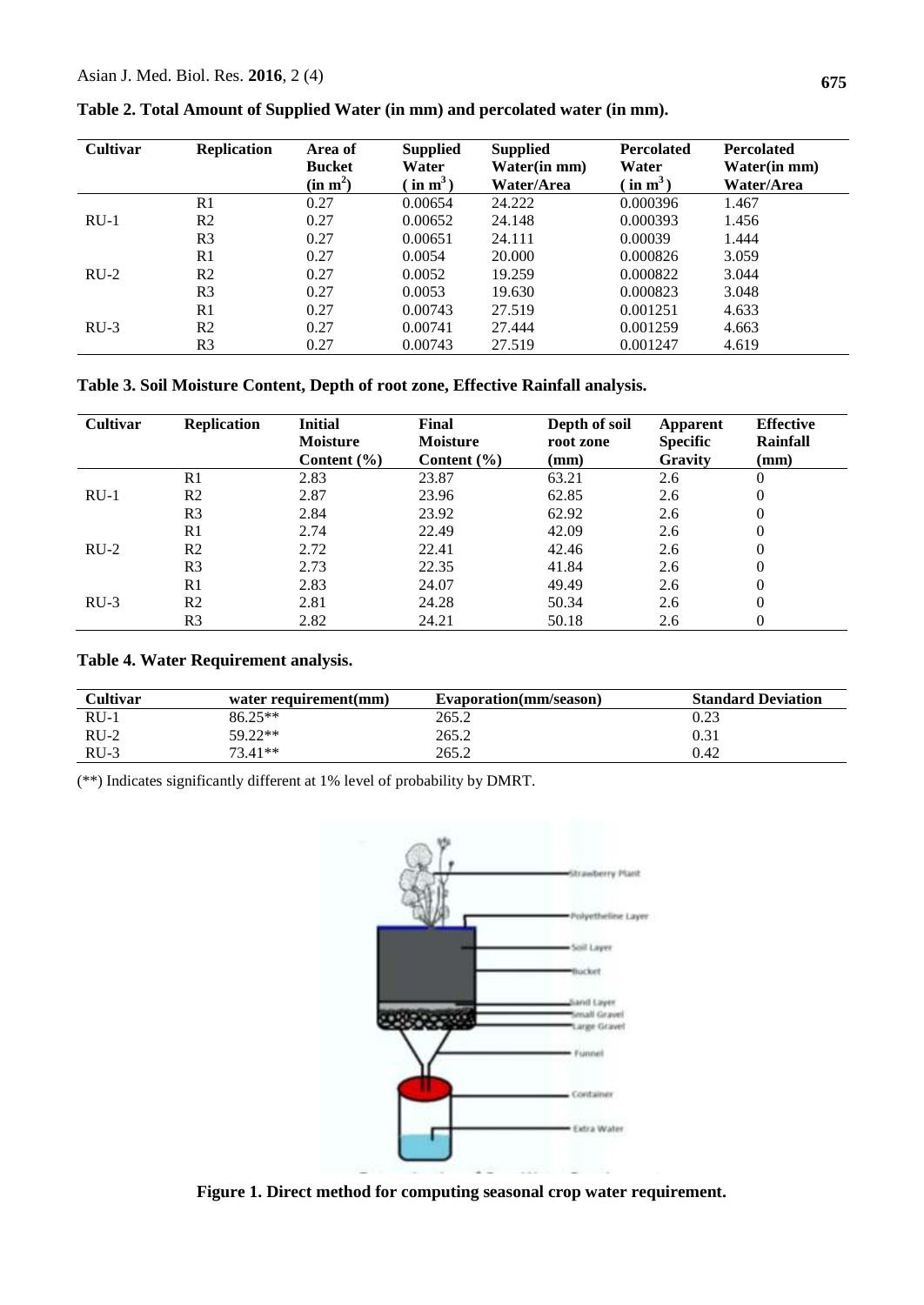

**Figure 2. Total Water requirement of RU-1, RU-2, RU-3 cultivars.**

#### **4. Conclusions**

This experiment presents the amount of water requirement for strawberry in drip irrigation system for three different cultivar. The irrigation was supplied locally made and very cheap irrigation system. With the use of such lysimeter, fundamental information could be acquired with a relatively economical system and a minimum of maintenance. The system was able to measure the soil water content mean values between the established ranges throughout the total growing period. Evaporation of soil surface was controlled and entry of rain water into the plant was totally controlled. With supplying the irrigation, others operation like weeding, application of fertilizers, herbicides, pesticides etc. were done properly. Since the crop water requirement values were determined matching the local conditions of soil, plant, and environment, they are more accurate than the standard ones. Therefore, it is highly recommendable for the local Commercial Strawberry growers to get robust yield.

#### **Conflict of interest**

None to declare.

#### **References**

- Allen RG and DK Fisher, 1990. Low-cost electronic weighing lysimeters. Transactions of the ASAE, 33: 1823- 1833.
- BARC, 2012. Fertilizer Recommendation Guide, Bangladesh Agricultural Research Council (BARC), Dhaka, Bangladesh. 274p
- Bergström L, 1990. Use of lysimeters to estimate leaching of pesticides in agricultural soils. Environmental Pollution, 67: 325-347.
- Clark GA, EE Albregts, CD Stanley, AG Smajstrla and FS Zazueta, 1996. Water requirements and crop coefficients of drip-irrigated strawberry plants. Transactions of the ASAE, 39: 905-913.
- Cosgrove WJ and FR Rijsberman 2014. World water vision: making water everybody's business. Routledge, New York, USA.
- Fallahi E, D Neilsen, GH Neilsen, B Fallahi and B Shafii, 2010. Efficient Irrigation for Optimum Fruit Quality and Yield in Apples. Hort. Sci., 45: 1616-1625
- FAO, 2016a. Crop evapotranspiration Guidelines for computing crop water requirements. Available: <http://www.fao.org/docrep/s2022e/s2022e07.htm.>
- FAO, 2016b. Crop evapotranspiration Guidelines for computing crop water requirements. Available: [http://www.fao.org/docrep/X0490E/x0490e0b.htm#chapter6etcsinglecropcoe](http://www.fao.org/docrep/X0490E/x0490e0b.htm#chapter6etcsinglecropcoefficient(kc).htm.) [fficient\(kc\).htm.](http://www.fao.org/docrep/X0490E/x0490e0b.htm#chapter6etcsinglecropcoefficient(kc).htm.)
- Gavilán P, N Ruiz and D Lozano, 2015. Daily forecasting of reference and strawberry crop evapotranspiration in greenhouses in a Mediterranean climate based on solar radiation estimates. Agric. Water Manage. 159: 307–317.
- Hanson B and W Bendixen, 2004. Drip irrigation evaluated in Santa Maria Valley strawberries. Calif. Agric. 58: 48–53.